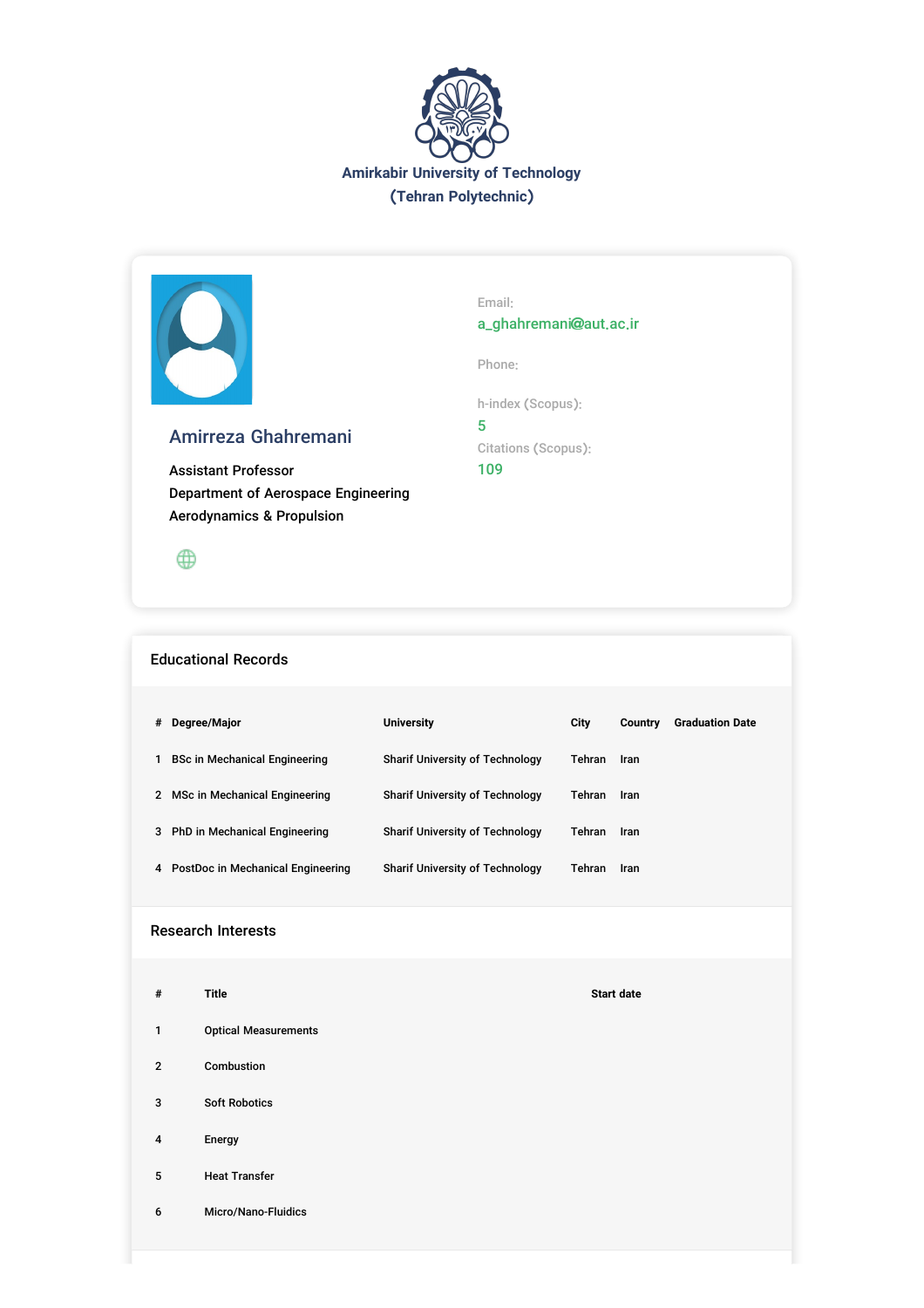### Supervised MSc Theses

Fuels Using Meso-Scale Reactors

| # Thesis title                                                    | Bv                     | Date     |
|-------------------------------------------------------------------|------------------------|----------|
| 1 Experimental Study of Combustion Characteristics of Hydrocarbon | Soroush Shevkhbaglou & | Februarv |

Amirreza Ghahremani

2020

Journal Papers

### **Portal Records**

**1** Amirreza Ghahremani, Mohammad Aramfard, Mohammad Hassan Saidi, "An analytical investigation of transient imperfectly- expanded turbulent jet", PROCEEDINGS OF THE INSTITUTION OF MECHANICAL ENGINEERS PART G-JOURNAL OF AEROSPACE ENGINEERING, February 2022 Vol. 1, Num. 1, Page 1-8, February 2022,

#### **Other Records**

- **1** A.R. Ghahremani--- M. Jafari--- M. Ahari--- M.H. Saidi--- A. Hajinezhad--- A.A. Mozafari, "Spray Characteristics and Atomization Behavior of Bio-diesel (Norouzak) and Diesel Fuel Blends", Journal of Particulate Science and Technology, 2018 Vol. 36, Num. , Page 270-281, 2018,
- **2** A.R. Ghahremani--- M.H. Saidi--- A. Hajinezhad--- A.A. Mozafari, "Experimental investigation of spray characteristics of a modified bio-diesel in a direct injection combustion chamber", Journal of Experimental Thermal and Fluid Science, 2017 Vol. 81, Num. , Page 445-453, 2017,
- **3** A.R. Ghahremani--- M. Ahari--- M. Jafari--- M.H. Saidi--- A. Hajinezhad---A.A. Mozafari, "Experimental and theoretical study on spray behaviors of Modified Bio-Ethanol fuel employing direct injection system", Journal Thermal Science, 2017 Vol. 21, Num. , Page 475-488, 2017,
- **4** A.R. Ghahremani--- M. Jafari--- M. Ahari--- M.H. Saidi--- A. Hajinezhad--- A. A. Mozafari, "Experimental and theoretical investigation on spray characteristics of bio-ethanol blends using a direct injection system", Journal of Scientia Iranica, 2017 Vol. 24, Num. , Page 237-248, 2017,
- **5** A.R. Ghahremani--- H. Karimi--- M.H. Saidi--- A.A. Mozafari, "A contribution to the understanding of isothermal diesel spray dynamics", Fuel, 2017 Vol. 187, Num. , Page 468-469, 2017,
- **6** M.M. Naghizadeh--- A.R. Ghahremani--- M.H. Saidi, "Numerical simulation of spray characteristics of bio-ethanol and its blend with gasoline in a direct injection combustion chamber", Modares Mechanical Engineering Journal, 2015 Vol. 15, Num. , Page 112-122, 2015,
- **7** M. Mohammadi--- M. Mohammadi--- A.R. Ghahremani--- M.B. Shafii--- N. Mohammadi, "Experimental Investigation of Thermal Resistance of a Ferrofluidic Closed Loop Pulsating Heat Pipe", Journal of Heat Transfer Engineering, 2014 Vol. 35, Num. , Page 25-33, 2014,
- **8** R. Jahanbakhshi--- M.H. Saidi--- A.R. Ghahremani, "Numerical modelling of pulse tube refrigerator and sensitivity analysis of simulation", HVAC&R Research Journal, 2013 Vol. 19, Num. , Page 242-256, 2013,
- **9** A.R. Ghahremani--- M.H. Saidi--- M. Ebrahimian, "Simultaneous Analytical Solution of Complete System of Double Inlet Pulse Tube Refrigerator", Journal of Thermophysics and Heat Transfer (AIAA), 2012 Vol. 26, Num. , Page 337- 344, 2012,
- **10** A.R. Ghahremani--- M.H. Saidi--- R. Jahanbakhshi, "Performance Analysis and Optimization of High Capacity Pulse Tube Refrigerator", Journal of Cryogenics, 2011 Vol. 51, Num. , Page 173-179, 2011,
- **11** E. Ghafoori--- M.H. Kargarnovin--- A.R. Ghahremani, "Dynamic responses of a plate due to a moving oscillator using a semi-analytical method", Journal of Vibration and Control, 2010 Vol. 17, Num. , Page 1310-1324, 2010,

## Conference Papers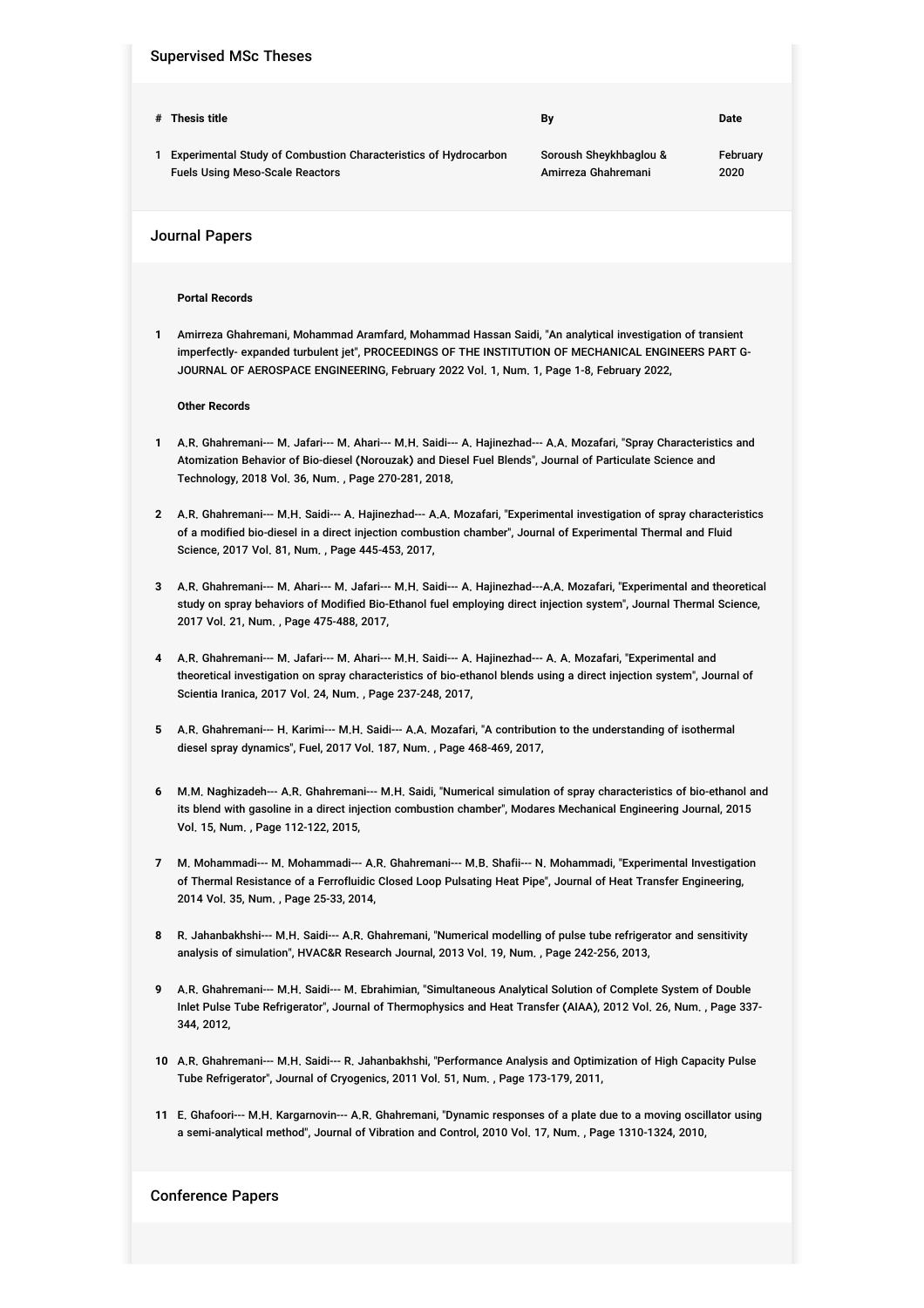- **1** Sina Narimani Asl, Soroush Sarrafan Sadeghi, Amirreza Ghahremani, Sadegh Tabejamaat, "Experimental study of methane-oxygen flat flame of micro-combustion characteristics by spectroscopy method in the canal of the heat recovery chamber ", Ninth Fuel and Combustion Conference of Iran, February 2022
- **2** Soroush Sarrafan Sadeghi, Sadegh Tabejamaat, Amirreza Ghahremani, Sina Narimani Asl, "Experimental study of the effects of nitrogen dilutions on the methane-oxygen micro combustion by the spectroscopy method in the canal with heat recovery chamber ", Ninth Fuel and Combustion Conference of Iran, February 2022

**Other Records**

- **1** A.R. Ghahremani--- M. Saeedan--- M.H. Saidi, "Experimental and numerical study of spray characteristics of modified bio-diesel in various fuel and ambient conditions", 7th FCCI-Iran, 2018
- **2** A.R. Ghahremani, H. Karimi--- A. Afshar--- M.H. Saidi, "Semi-analytical solution of transient imperfectly expanded turbulent supersonic jet", 7th FCCI-Iran, 2018
- **3** F. Farajimoghaddam--- M.H. Saidi--- A.R. Ghahremani, "An analytical investigation of under-expanded turbulent supersonic jet", International Conference on Energy Systems Istanbul ICES'15-Turkey, 2015
- **4** M. Mohammadi--- M. Mohammadi--- A.R. Ghahremani--- M.B. Shafii, "Experimental Study of the Effects of Ferrofluid on Thermal Performance of a Pulsating Heat Pipe", ASME ICNMM-Canada, 2011
- **5** F. Roshanghalb--- R. Jahanbakhshi--- A.R. Ghahremani--- P. Ahmadi--- M.H. Saidi, "Optimization of Pulse Tube Refrigerators Considering Prominent Operating Parameters Using Evolutionary Algorithms", 11th Cryogenics Conference-Slovak Republic, 2010
- **6** F. Roshanghalb--- A.R. Ghahremani--- R. Jahanbakhshi--- M.H. Saidi, "Investigation on Operating Parameters of a Pulse Tube Using Real Gas Equation of State for Temperatures below 20 K", ICEC 23 - ICMC-Poland, 2010
- **7** E. Haghighi--- B. Borzou--- A.R. Ghahremani--- M.B. Shafii, "Optimization of a Regenerative Gas Turbine Engine With Isothermal Heat Addition With the Genetic Algorithm", ASME Turbo Expo-USA, 2009
- **8** M. Asghari--- A.R. Ghahremani--- E. Ghafoori, "Semi-Analytical Analysis of the Dynamic Response of Rectangular Plates under Traversing Moving Oscillator", ESMC-Portugal, 2009
- **9** M. Asghari--- A.R. Ghahremani--- E. Ghafoori, "Investigating of the Dynamic Response in the Problem of Moving Oscillators on the Rectangular Plates", ICoVP-India, 2009
- **10** A.R. Ghahremani--- S. SafariMohsenabad--- M.B. Shafii, "Analytical Solution for Compressible Gas Flow Inside a Two-Dimensional Poiseuille Flow in Microchannels with Constant Heat Flux Including the Creeping Effect", ICFM-Germany, 2008
- **11** E. Ghafoori--- A.R. Ghahreman--- M.T. Ahmadian, "Calculating the Dynamic Response of a Multi-spans Bridge Subjected to a Moving Vehicle Considering Acceleration and Deceleration", CSME-Canada, 2008

## Awards & Honors

#### **# title Date**

- 1 Won the "Dr. Kazemi Ashtiani" award
- 2 Won the "Dr. Chamran" award
- 3 Ranked 1st in PhD program of Mechanical Engineering of Sharif University of Technology
- 4 The best PhD thesis of Iran award, Iranian Society of Mechanical Engineering
- 5 Dean's List of the best students at Sharif University of Technology
- 6 The best mechanical PhD thesis of university, Sharif University of Technology